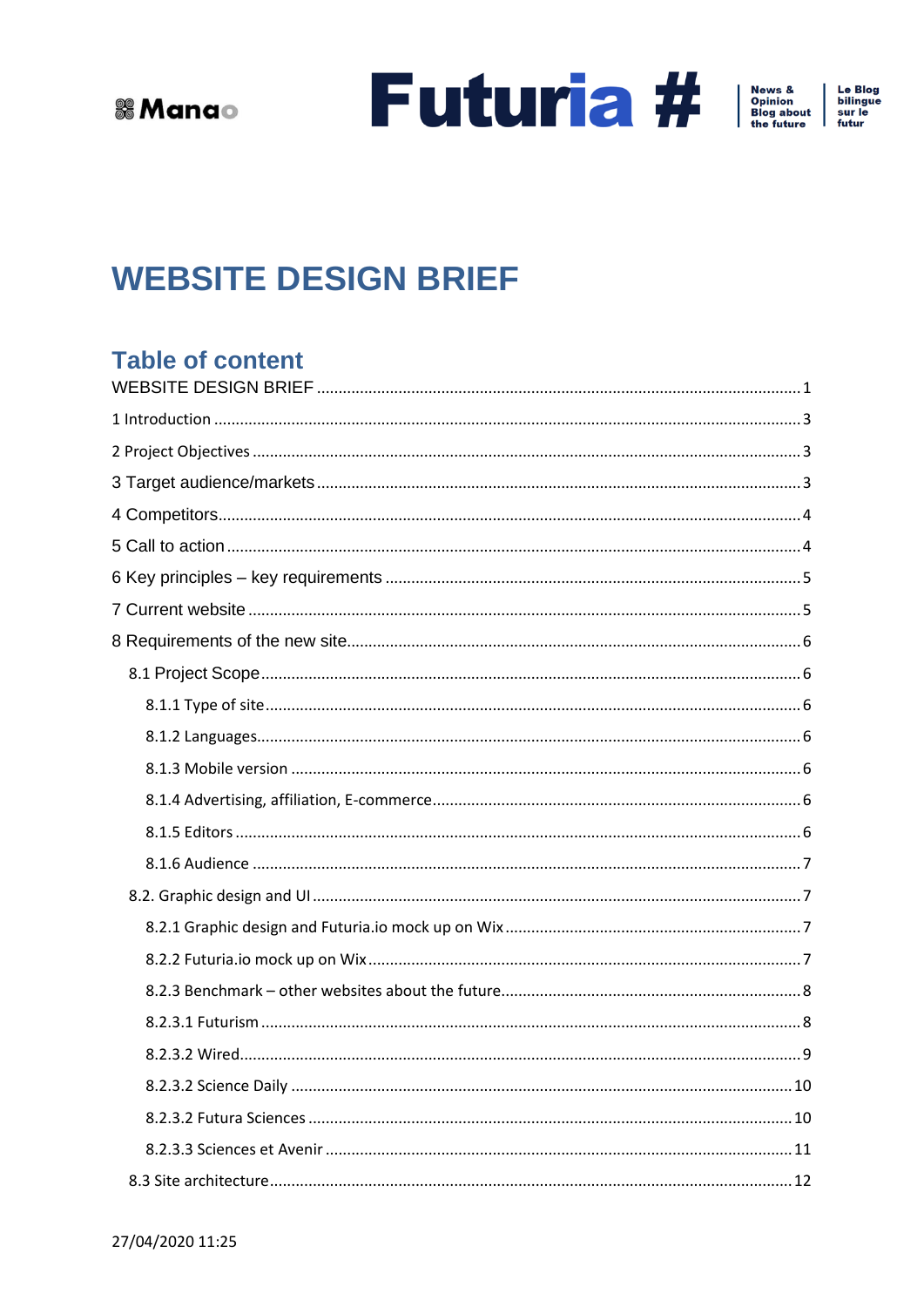





Le Blog<br>bilingue<br>sur le<br>futur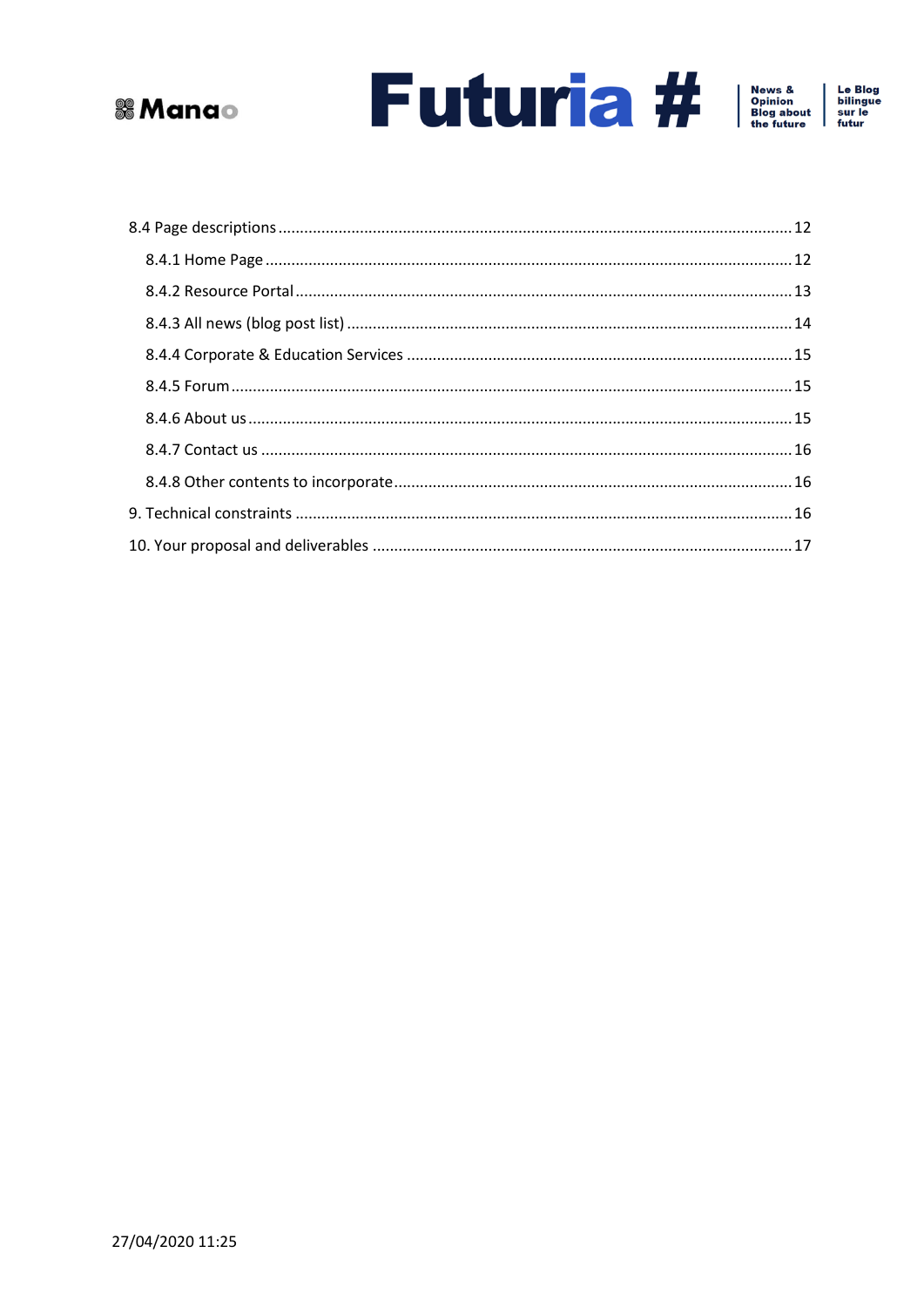

News &<br>Opinion<br>Blog about

**Le Blog** bilingue sur le futur

## <span id="page-2-0"></span>**1 Introduction**

**Manao Ltd** is looking to develop an new website **[www.futuria.io](http://www.futuria.io/)** 

This website will be about the **future**: technology, innovation, future of business and society, ethics, culture, etc.

It will we a website of reference for whoever wants to know more about the future, whether they are business people, students or simply citizens interested by the future.

## <span id="page-2-1"></span>**2 Project Objectives**

We want our website to give us a strong credibility in terms of knowledge about the future. We want it to be:

- the **European** reference website about the future
- the first **bilingual** (English / French) website about the future
- very strong on the French, Belgian, Swiss, Canadian and African markets due to our bi-lingual positioning
- the preferred website about the future for French speaking people able to read in English and for African people

Based on this strong position, we want people to make **enquiries** about our consulting services about the future (on the Futuria website and the Manao website).

#### **Our measure of success for this website would be:**

- 1. Audience
- 2. Interest for the content: page views per visit and time spent on site
- 3. Enquiries about our services courses, workshops about the future
- 4. Press and social media coverage about the website and/or from the website
- 5. Bring some traffic to our company website [www.manao.co.uk](http://www.manao.co.uk/)

### <span id="page-2-2"></span>**3 Target audience/markets**

Visitors' profile:

- Business people, large and small corporate, start-ups, innovators
- Students and academics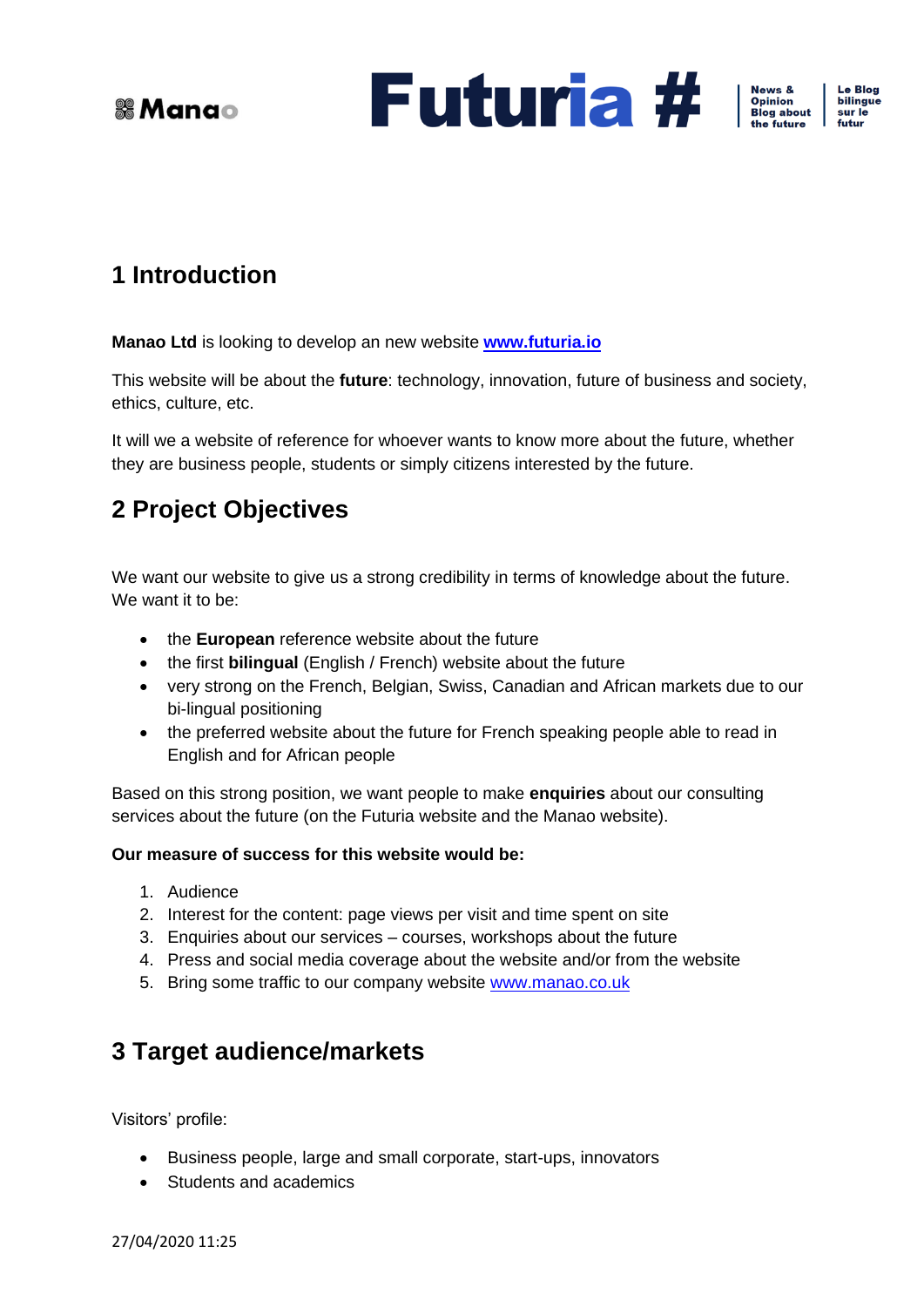





Le Blog bilingue sur le futur

• General public interested by the future

Geography:

- Anglophone and Francophone markets
- Bilingual countries such as Canada, Switzerland, Belgium, Luxemburg + France
- African countries
- European countries

Quantitatively:

• Several thousands unique visitors per months

### <span id="page-3-0"></span>**4 Competitors**

#### **Our nearest current competitors / or interesting websites on the topic are:**

Competitor 1 – [www.futurism.com](http://www.futurism.com/) is the US reference website about the future. We like the fact that they cover many topics.

Competitor 2 – <https://www.wired.com/> a great magazine / website on innovation

Competitor 3 – <https://www.sciencedaily.com/> a very complete website / blog about science

Competitor 4 – <https://www.futura-sciences.com/sciences/> a French webzine about science

Competitor 5 – <https://www.sciencesetavenir.fr/> a French webzine about science and the future

## <span id="page-3-1"></span>**5 Call to action**

Our goal is for visitors to the site is to:

- Register to our newsletter
- React on the forums, give their opinions
- Enquire about our future studies workshops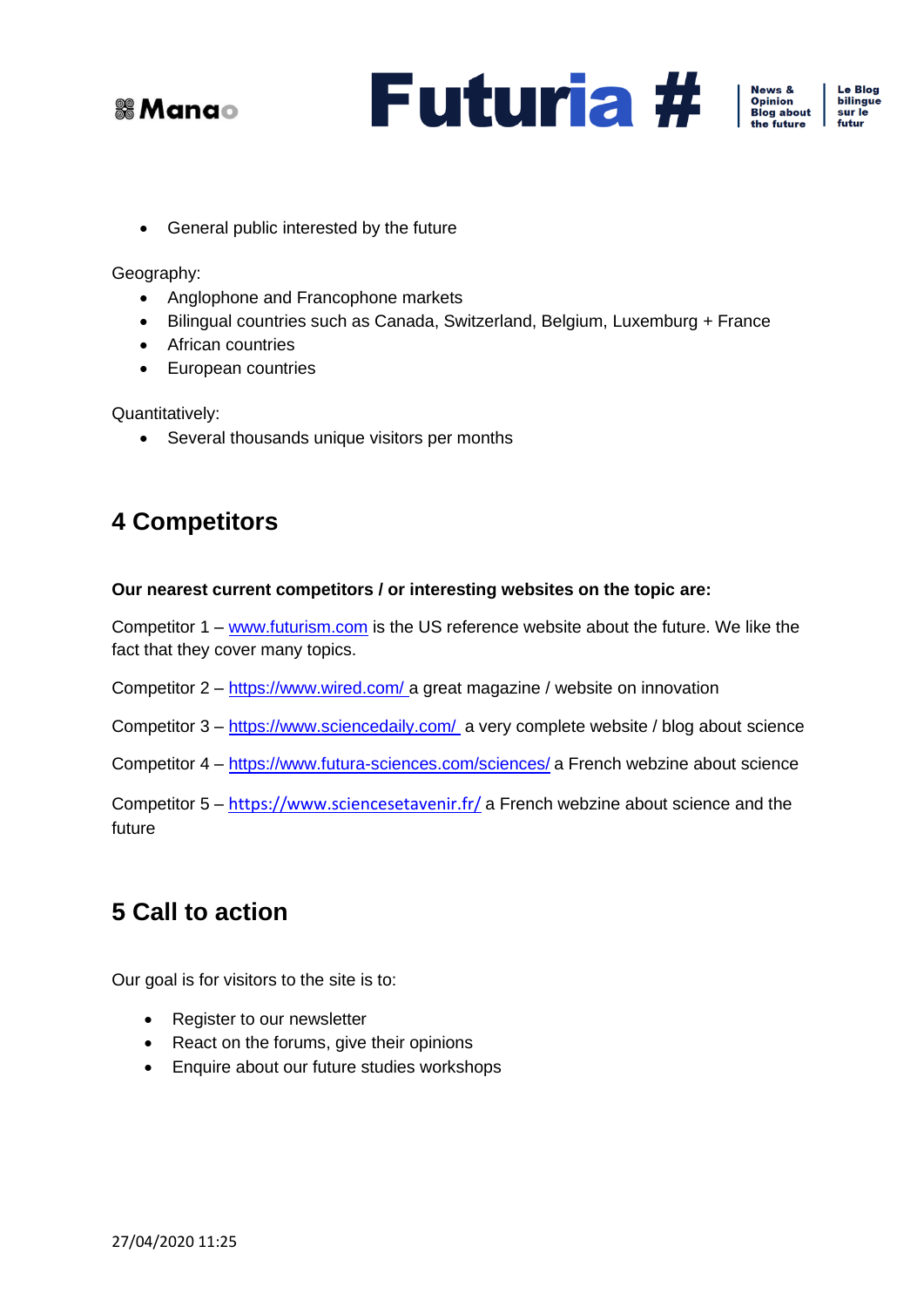**Futuria #** 

News &<br>Opinion<br>Blog about

Le Blog bilingue sur le futur

## <span id="page-4-0"></span>**6 Key principles – key requirements**

Our main requirements are the following:

- Use of **WordPress**
- Mostly a **blogpost** type of site, but with more traditional website pages
- There will be a "**portal**" page in the website, with the best links available about the future
- **Multi-lingual** English and French to start with (including a bi-lingual version mixing posts in both languages for the public that does read both)
- **Multi-writers**: several editors will be allowed to publish posts, in several languages
- Allow for future **advertising** and affiliation revenue business model
- Allow and encourage people to react on the **forums**, give their opinions
- **Responsive** website easy to read on mobile phones
- Easiness to post, whether from lap top or from mobile phone
- Easiness to manage and update blogpost categories
- Ability to show the same posts in various categories and pages of the website
- Compliance with EU GDPR regulations for cookies, newsletter, etc.

### <span id="page-4-1"></span>**7 Current website**

There is no current website. Futuria.io is a new website.

We have a company website [www.manao.co.uk](http://www.manao.co.uk/), which has nothing to do with this but which will share links with it. This site is just a brochure / business card site with no proper SEO, no promotion whatsoever and therefore no traffic. We just added a few blog posts about the future to this website to test a bit the concept:<https://www.manao.co.uk/blog>

The domain name Futuria.io has been reserved with GoDaddy.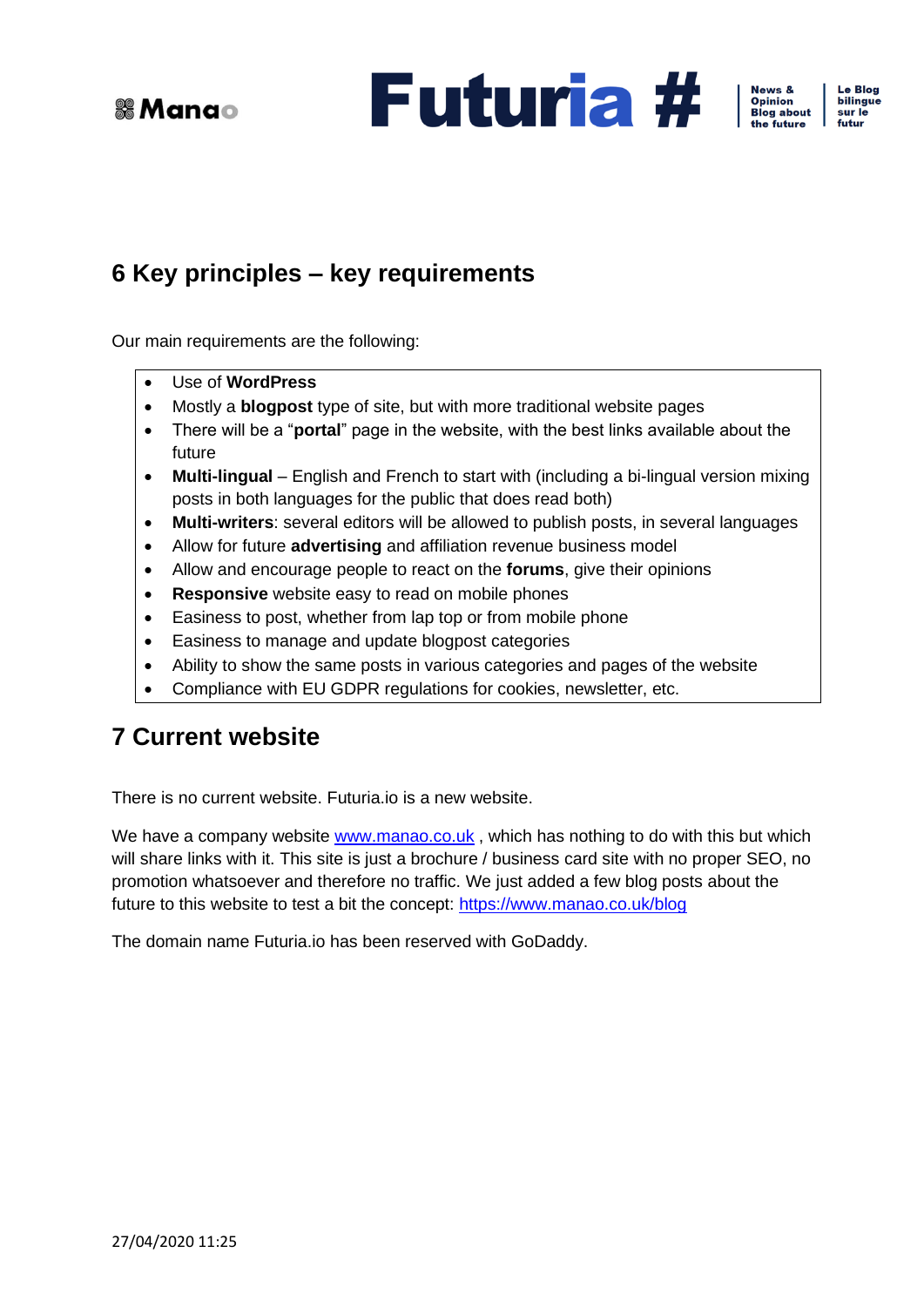

Le Blog bilingue sur le futur

## <span id="page-5-0"></span>**8 Requirements of the new site**

## <span id="page-5-1"></span>**8.1 Project Scope**

### <span id="page-5-2"></span>**8.1.1 Type of site**

The site will be mostly a blog, with a portal / resource page as well, within a more traditional website.

Therefore we want the site to be developed with WordPress.

### <span id="page-5-3"></span>**8.1.2 Languages**

Bilingual website in English and French.

We are considering three languages versions:

- the English version
- the French version
- the **bi-lingual** version mixing English posts and French posts: this is a specificity of our website to target the dozen of millions who master both languages. **This will be the default home page.**

### <span id="page-5-4"></span>**8.1.3 Mobile version**

• It is **essential** to have an easy to read mobile version of the web site (responsive), since most user today look at the news on their mobile phone. There will not be any dedicated app at this stage.

### <span id="page-5-5"></span>**8.1.4 Advertising, affiliation, E-commerce**

- We want to be able to have advertising banners on the website as well as to be part of affiliation programmes.
- We are not planning any e-commerce activity at this stage

### <span id="page-5-6"></span>**8.1.5 Editors**

- Different editors must be able to write blog posts
- They must be able to chose the blog post language, English or French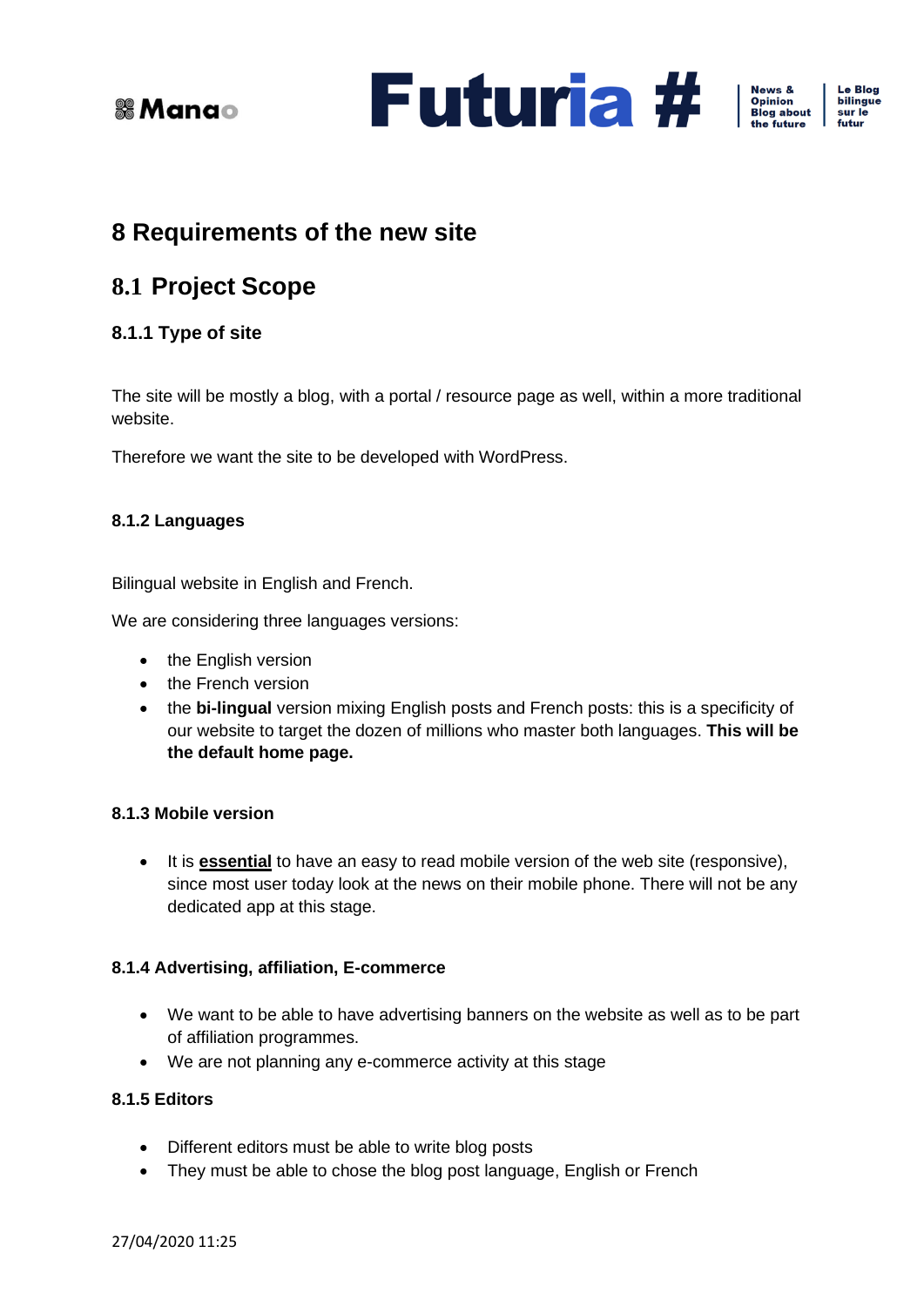



Le Blog bilingue

sur le futur

- This is a choice that they must be able to do for each post even if they have a default or favourite language.
- Their posts need to be approved by the Chief Editor before being published.

#### <span id="page-6-0"></span>**8.1.6 Audience**

- Visitors must be able to chose their favourite language version
- To be kept in memory by cookies
- By default, they will be sent to the bilingual version

### <span id="page-6-1"></span>**8.2. Graphic design and UI**

#### <span id="page-6-2"></span>**8.2.1 Graphic design and Futuria.io mock up on Wix**

- Minimalist
- Sober
- Imagery will be counter intuitive for a website about the future: pictures about **nature**, life seen from above, or some **abstract color effects** or even some **natural patterns** such as wood, earth, leaves, straw, sand, etc.
- Nothing cheesy, kitch or bling-bling
- Almost "Scandinavian" and very earth / nature oriented with a touch of psychedelic colours about the future
- Favourite police: Arial Black, in black or Marine blue
- Favourite colours: white, blue, black, grey, green
- Favourite images: nature, nature from above, human activities from above, abstract colors

#### <span id="page-6-3"></span>**8.2.2 Futuria.io mock up on Wix**

- A first mock up was drafted here on Wix:<https://frmarmion.wixsite.com/futuria>
- This link is the reference for what we would like in terms of graphic design, presentation, logo, colours, site organisation, pages and arborescence – you can consider it at the mock up of the site.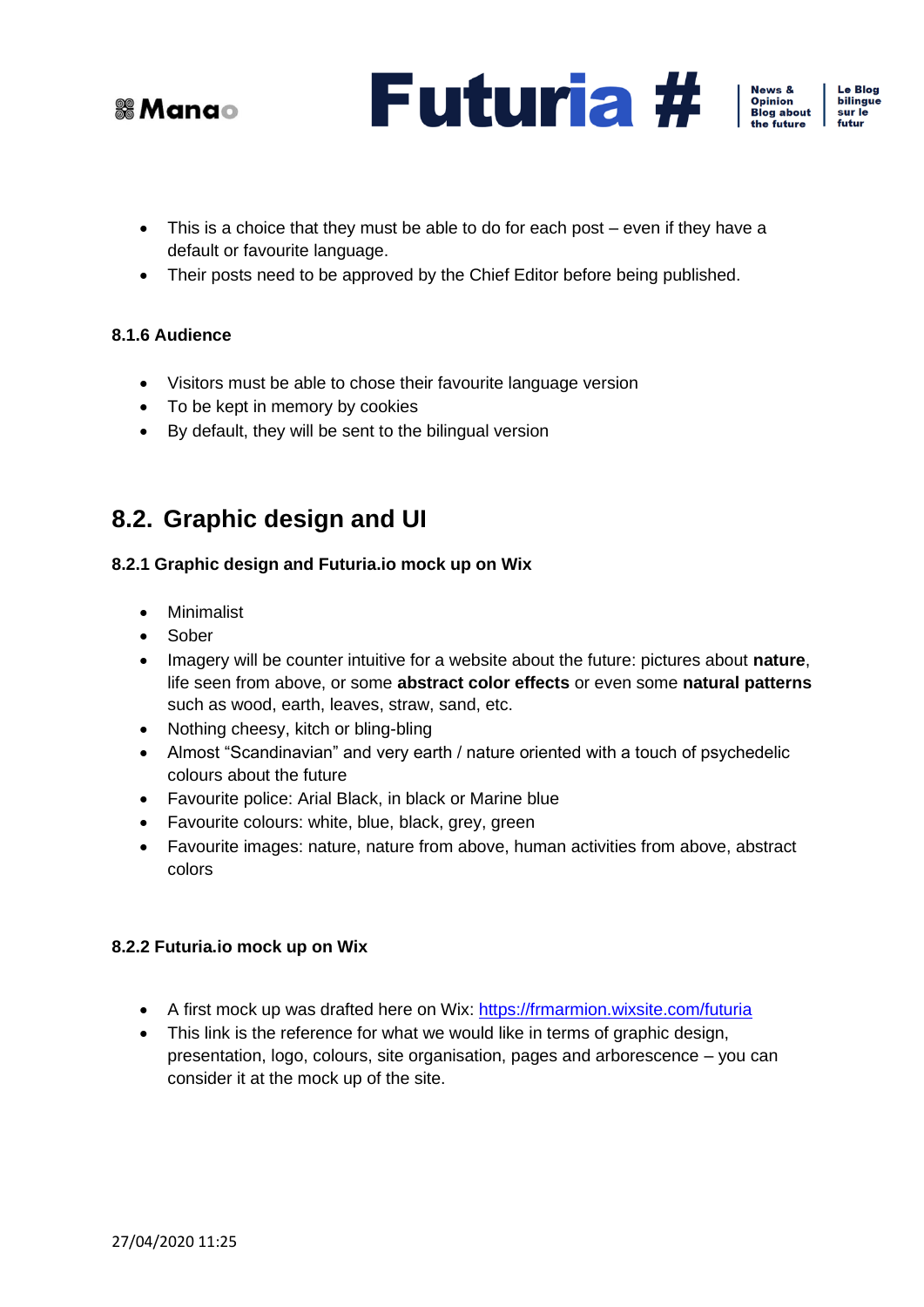





e Blog bilingue sur le futur

#### <span id="page-7-0"></span>**8.2.3 Benchmark – other websites about the future**

For each website we have defined things to retain:

- Must have / best **MHB** Futuria must have that and this site is the best fort that feature
- Must have **MH** Futuria must have something comparable but there is a better site for that feature
- Should have **SH** to be added if permitted by standard Word Press features
- Nice to have **NH**

#### <span id="page-7-1"></span>**8.2.3.1 Futurism**

– [www.futurism.com](http://www.futurism.com/) is the US reference website about the future.

Why looking at this site? Besause they are the world leaders with 20 million unique visitors

#### **What we don't like about the site:**

- Flashy colours
- Design/layout lacks of clarity
- Three websites in one, with different design and unclear differentiation
- Too much advertising, particularly when opening an article, right in the middle of the text, in many occurrences

#### **What we like about the current site:**

- Mobile version is actually better in terms of legibility
- Depth of content
- Navigation from one article to the other
- A main article and title like a newspaper
- Clear logo icon
- Clear and visible social network icons on top of each story
- When you read an article, good "read next" suggestions
- When you read an article, good suggestions of articles from "partners they like" (other media) redirecting to them in a new window
- When you read, when you reach the bottom of the article, they keep adding "next articles" that you could not see before, a bit like charging the next episode of Netflix (not sure it is very pleasant for the reader but good to push the time spent on the site)

#### **Things to retain:**

- Navigation from one article to the other **MH**
- A main article and title like a newspaper **MH**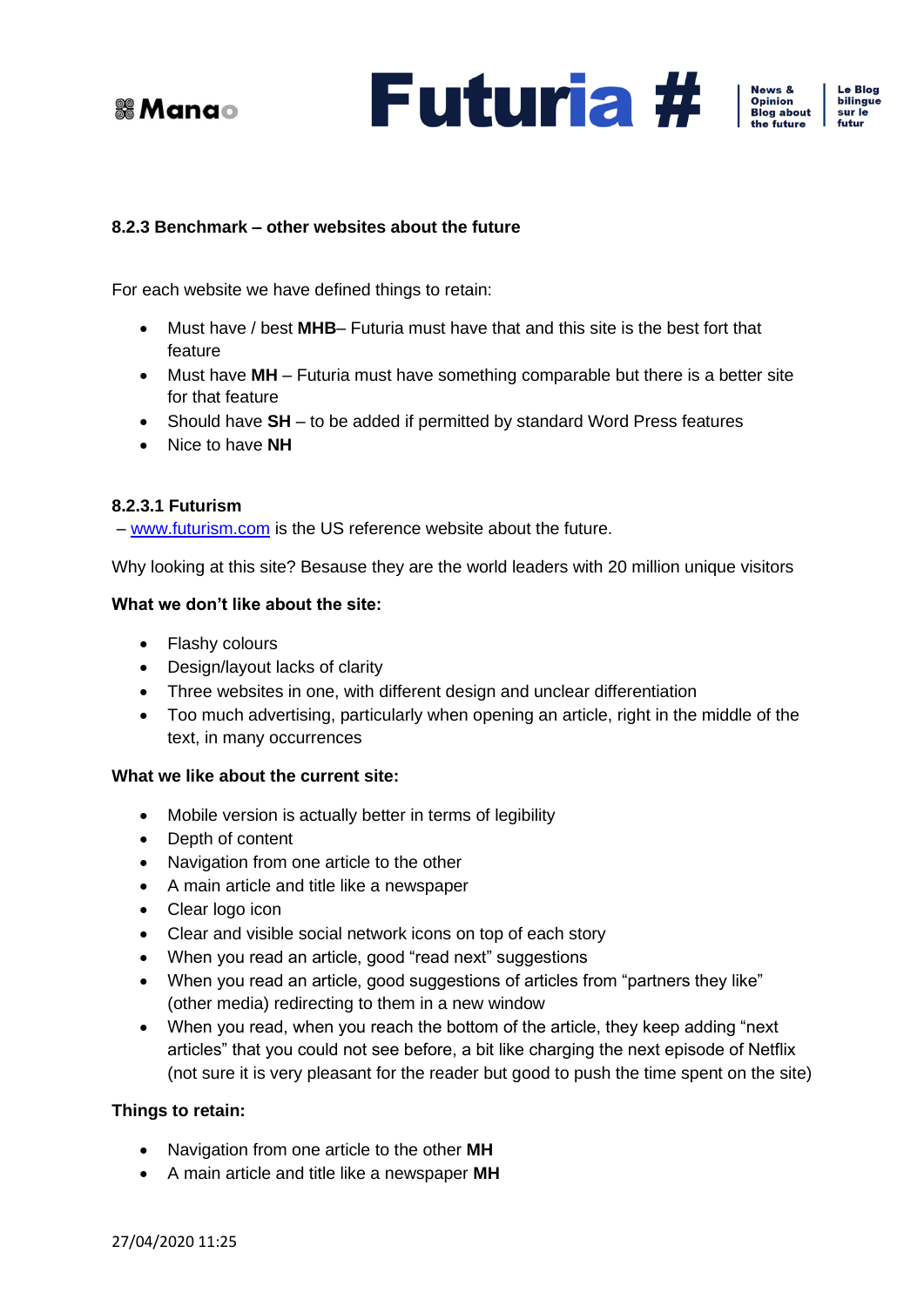





Le Blog bilingue sur le futur

- Clear logo icon **MHB**
- When you read an article, good "read next" suggestions **SH**
- When you read an article, good suggestions of articles from "partners they like" (other media) redirecting to them in a new window **NH**

#### <span id="page-8-0"></span>**8.2.3.2 Wired**

– <https://www.wired.com/> a great magazine / website on innovation

Why looking at this site? A reference in the world, in terms of magazines about innovation, tech and the future

#### **What we don't like about the site:**

- The English version of the website is very flashy [www.wired.co.uk](http://www.wired.co.uk/), more like futurism, with more intrusive ads
- Not much that we don't like in the .com site

#### **What we like about the current site:**

- Very clear, crisp, sober layout
- Navigation from one article to the other
- Several main articles for the day
- Clear thematic tabs
- When you read an article, good "read next" suggestions on the edge of the article
- When you read an article, good suggestions of "recommended articles" at the bottom
- "More great stories" on Wired at the end of the article
- Advertising is much less intrusive than on Futurism
- Clear icon photo of the author of each article
- Great dedicated spot allocated for the videos (right after the main stories)
- Micro columns including one main post followed by 2 smaller ones
- A width of 12 "units" that can be broken down an dynamically adjusted in 4-4-4 (three equal columns) or unequal ones (4-3-5) or 8-4 or on block of 12 (fully horizontal block)

#### **Things to retain:**

- Very clear, crisp, sober layout **MHB**
- Navigation from one article to the other **MH**
- When you read an article, good "read next" suggestions on the side and at the bottom **MHB**
- Micro columns including one main post followed by 2 smaller ones **MHB**
- Great dedicated spot allocated for the videos **SH**
- The idea of variable length and width for the blocks of articles **SH**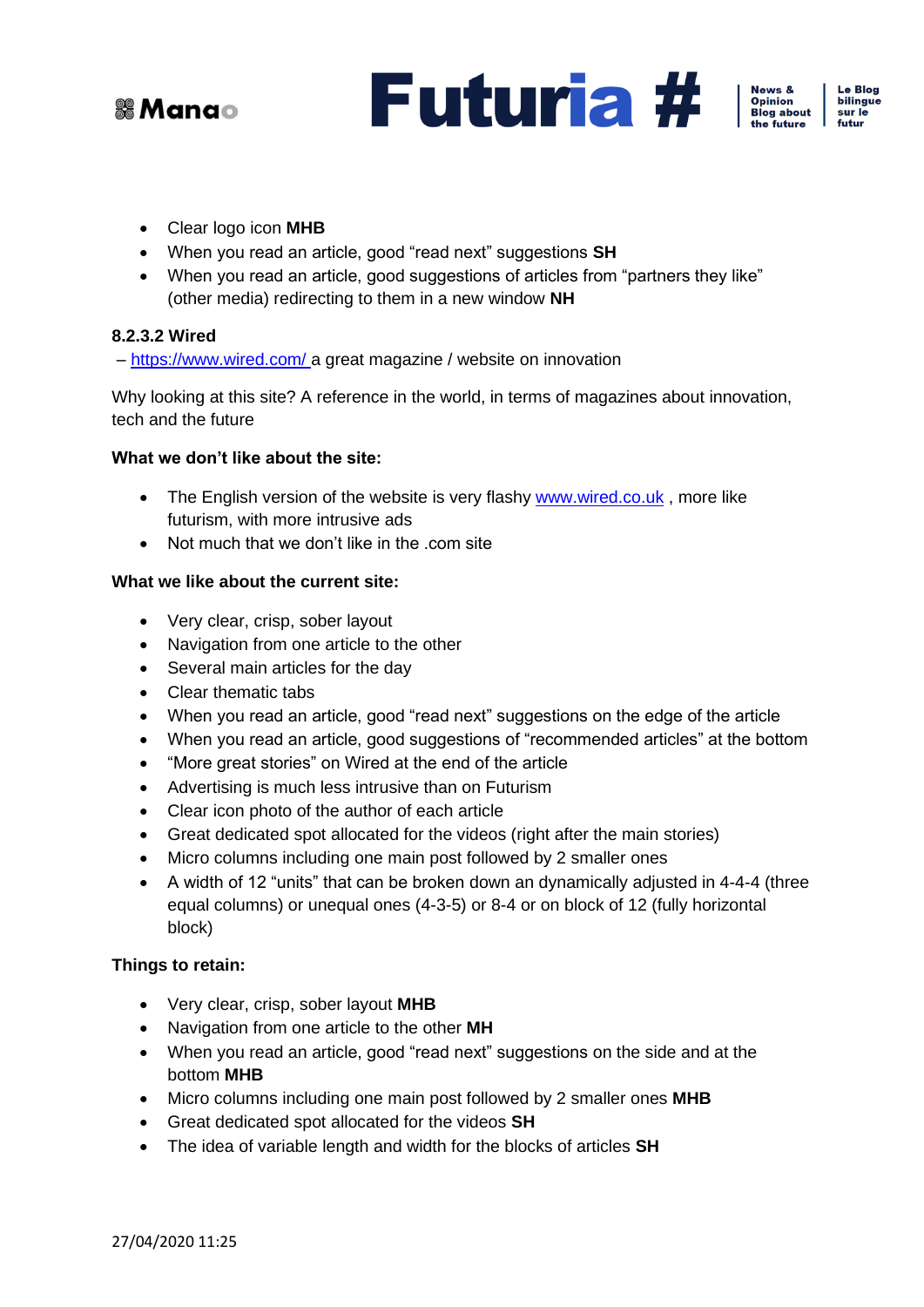



News &<br>Opinion<br>Blog about

e Blog bilingue

sur le futur

<span id="page-9-0"></span>

– <https://www.sciencedaily.com/> a very complete website / blog about science

Why looking at this site? A large and rich mass of infos about science

#### **What we don't like about the site:**

- Design is a bit too geeky / simple / Wikipedia-ish
- A bit too wordy
- A bit austere

#### **What we like about the current site:**

- Very deep content
- Very structured with themes and sub-themes
- Hovering a title giving acess to a preview of the article on the side
- Each article is summarized
- Sources are indicated at the bottom and even the way to quote the article
- Page bottom: follow us / subscription / feed back is clear, comprehensive, well structured
- Related topics and related terminology on the side of each article

#### **Things to retain:**

- Each article is summarized **NH**
- Sources are indicated at the bottom and even the way to quote the article **NH**
- Page bottom: follow us / subscription / feed back is clear, comprehensive, well structured **MHB**
- Related topics and related terminology on the side of each article **SH**

#### <span id="page-9-1"></span>**8.2.3.2 Futura Sciences**

– <https://www.futura-sciences.com/sciences/> a French webzine about science

Why looking at this site? A French webzine about science with a futurist touch

#### **What we don't like about the site:**

• Too many levels of menu making it a bit difficult to understand

#### **What we like about the current site:**

- Layout in three columns with large posts and small posts
- Very visual
- Great social media icons
- Related articles following each other in full length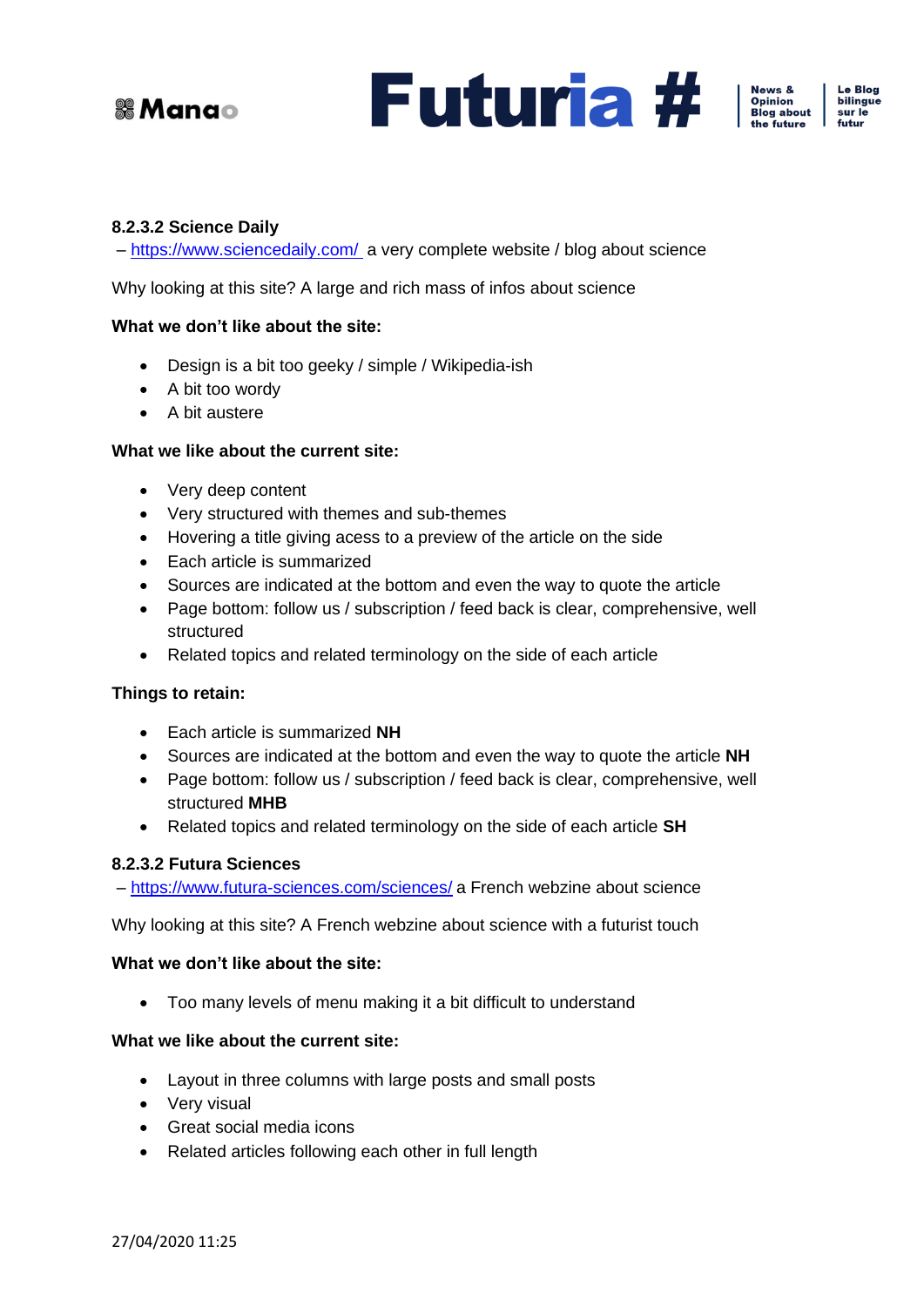



News &<br>Opinion<br>Blog about

**Le Blog** bilingue sur le futur

#### **Things to retain:**

- Very visual
- Great social media icons **MHB**

#### <span id="page-10-0"></span>**8.2.3.3 Sciences et Avenir**

– <https://www.sciencesetavenir.fr/> a French magazine about science & future

Why looking at this site? A French webzine about science and the future, a magazine that has been around for more than 50 years off-line

#### **What we don't like about the site:**

• A bit overwhelmed with too much info

#### **What we like about the current site:**

- The double two-layers menu on the home page
- Clear main post categories with different colors
- Clear presentation of the posts
- Connection to a news feed related to their topic but from external source near the top of the home page
- When you click on a post, good integration of "same topic" on the left, "most commented on the right", pop-up videos in small windows, advertising on the side and sponsored links at the bottom

#### **Things to retain:**

- The double two-layers menu on the home page **MHB**
- Connection to a news feed related to their topic but from external source near the top of the home page **SH**
- When you click on a post, good integration of "same topic" on the left, "most commented on the right", pop-up videos in small windows, advertising on the side and sponsored links at the bottom **MH**

**To summarize the benchmark, we would like to look like Wired.com and have the content of Futurism.com, with some great details from the other websites.**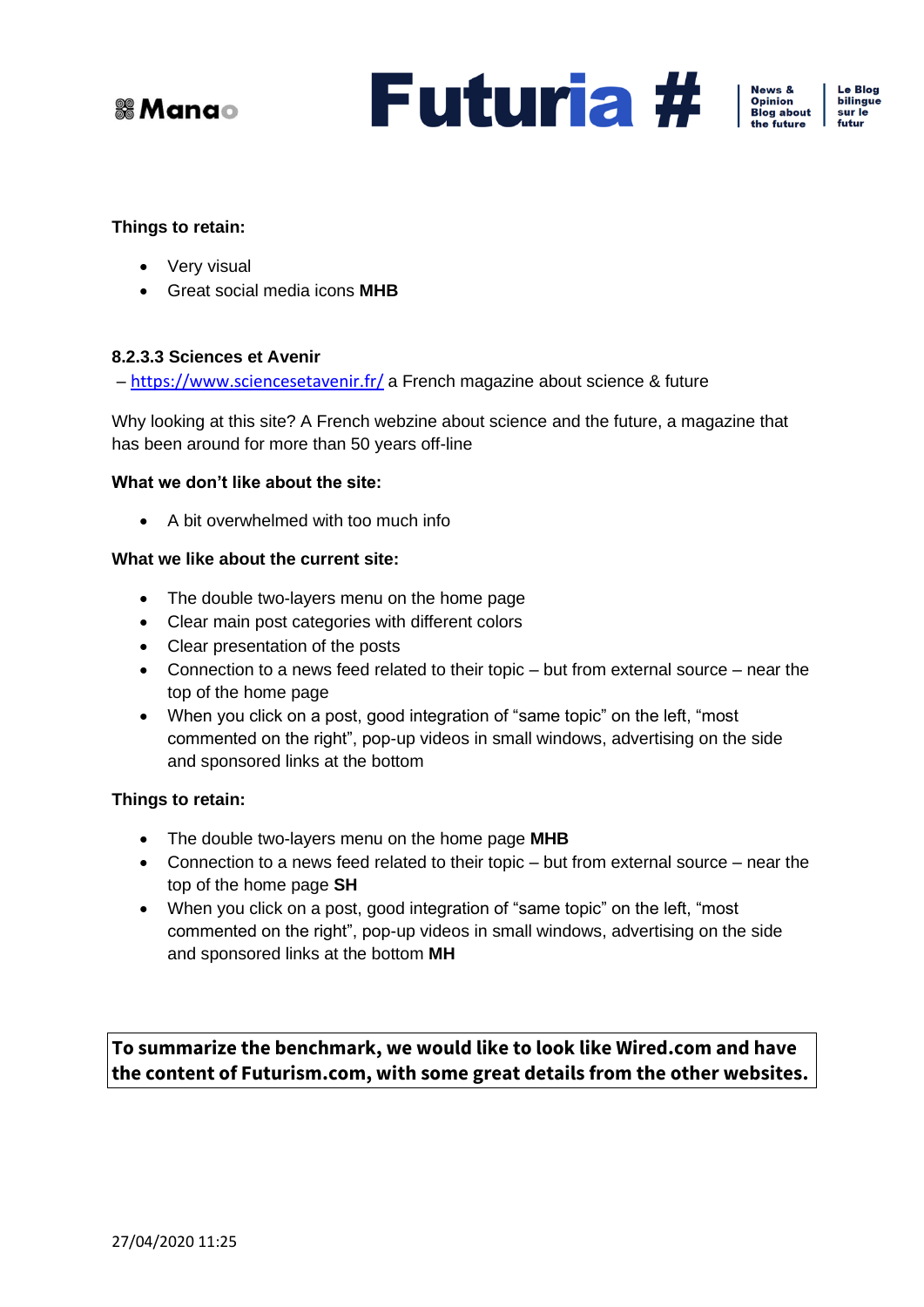

News &<br>Opinion<br>Blog about the future

**Le Blog** bilingue sur le futur

## <span id="page-11-0"></span>**8.3 Site architecture**

### **Overall view:**



For all these pages, you will find a more detailed description below.

The basis is the Futuria.io mock up on Wix, to which we might have added additional feature in the text below.

### <span id="page-11-1"></span>**8.4 Page descriptions**

#### <span id="page-11-2"></span>**8.4.1 Home Page**

- Available in English, French, or by default bilingual ability for the visitor to chose their own favourite option
- Shows the blogposts according to categories
- Post Categories:
	- 1. Latest news (latest posts published by date) 3 vertical posts in column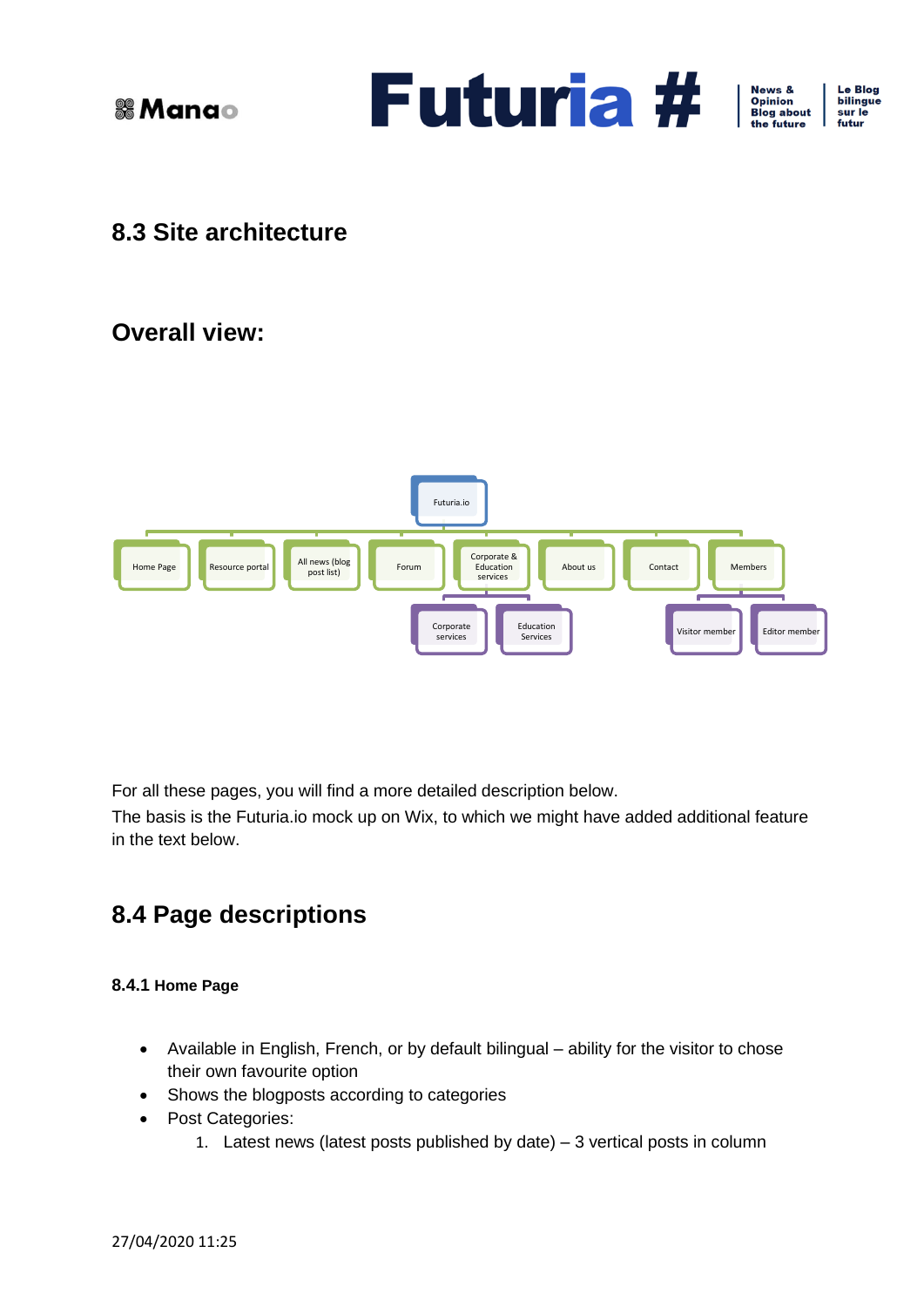



Le Blog bilingue sur le futur

- 2. Top Stories (by default, based on the number of views of the post for posts not older than one month old OR on a decision by the editor to categorize a post as top story) – 3 vertical posts in column
- 3. Opinions (the Editorial blog posts) 3 vertical posts in column
- 4. Business 3 horizontal posts
- 5. Science & Technology 3 horizontal posts
- 6. Planet 3 horizontal posts
- 7. Society & Ethics 3 horizontal posts
- 8. Culture, movies & books 3 horizontal posts
- 9. Education 1 box
- 10. Jobs of the future 1 box
- 11. Surveys 1box
- o The last three categories form 1 line of posts
- Visitor navigation
	- o Ability to click on a post
	- o Ability to click on a category to see all the posts from that category
- Admin of the categories
	- o Ability to easily change a category name
	- o Ability to add or retrieve a category name

#### <span id="page-12-0"></span>**8.4.2 Resource Portal**

- This page is a portal page (see Wix mockup)
- If there is any phasing to be done of the website, this page would be in the first subset of pages made available to our audience (it would be the temporary home page, the other pages of version 0.1 would be about us and contact us)
- It is a tool that we provide to our audience with our selection of the best sites and links about the future, organized by categories and sub-categories
- Content Management system / portal type
	- o Ability to add or retrieve a category / sub-category name
	- o Ability to easily change a category / sub-category name
	- $\circ$  Ability to add / retrieve / modify a link and its description within a sub-category
- Visitor navigation
	- $\circ$  Ability to click on a link that will open in a new page
	- $\circ$  Ability to suggest a link that, after approval, the editor can add to the site
- Available in English, French, or by default bilingual ability for the visitor to choose their own favourite option
- Portal categories and sub-categories (English title / French title) each organized as an horizontal block with 3 columns
	- 1. Future Studies / Prospectives et futurisme– 3 vertical posts in column
		- a. Column 1 Websites about the future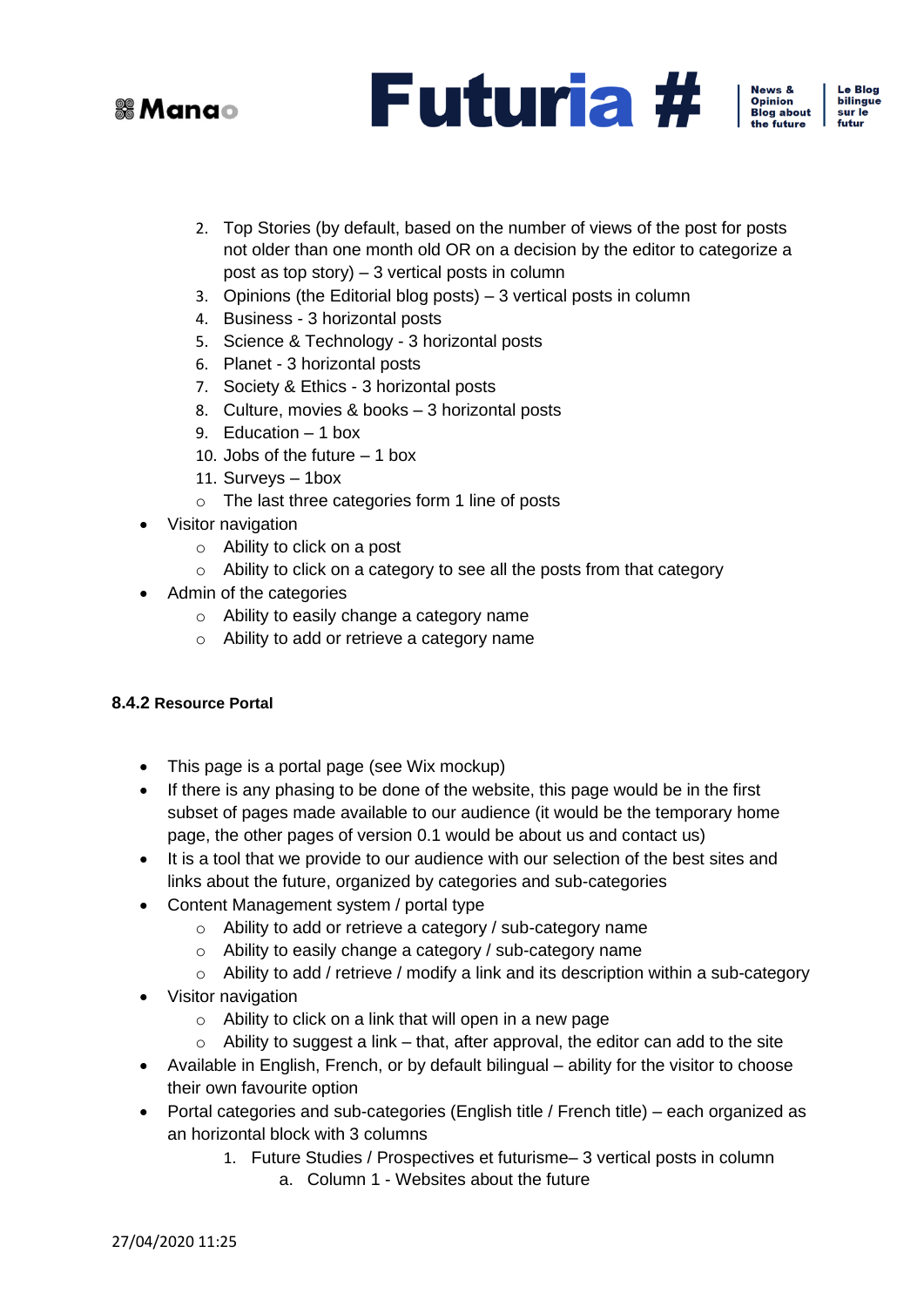

News &<br>Opinion<br>Blog about  $f$ he future

Le Blog bilingue sur le futur

- b. Future chronology & predictions
- c. Long term predictions
- d. Blogs on the future
- e. Column 2 Universities
- f. Science academies
- g. Future Societies & Think Tanks
- h. Column 3 TV Shows about the future
- i. Famous futurists
- 2. Science & Technology / Science & Technologies
	- a. Column 1 Scientific reviews
	- b. Scientific magazines
	- c. Column 2 Science Academies
	- d. Famous scientists and technologists
	- e. Column 3 Technologies
- 3. Culture, Movies & Books / Culture, films et livres
	- a. Column 1 Best movies about the future
	- b. Column 2 Best series about the future
	- c. Column 3 Best books about the future
- 4. Press & Media / Presse & media
	- a. Column 1 TVs
	- b. Magazines
	- c. Newspapers
	- d. Column 2 Podcasts in English
	- e. Podcasts in French
	- f. Column 3 Télévisions
	- g. Magazines
	- h. Journaux
- 5. Society & Ethics / Ethique & Société
	- a. Column 1 Ethical authorities
	- b. Column 2 Ethical Societies
	- c. Column 3 Events
- 6. Economy & Business verticals / Economy & Secteurs économiques
	- a. Column 1 Economic institutions
	- b. Column 2 & 3 Industries
- 7. Futuria's 50 futuristic companies The corporate list
- 8. Futuria's 50 futuristic thinkers The people list
- o The last three categories form 1 line of posts

#### <span id="page-13-0"></span>**8.4.3 All news (blog post list)**

• This page shows all the posts published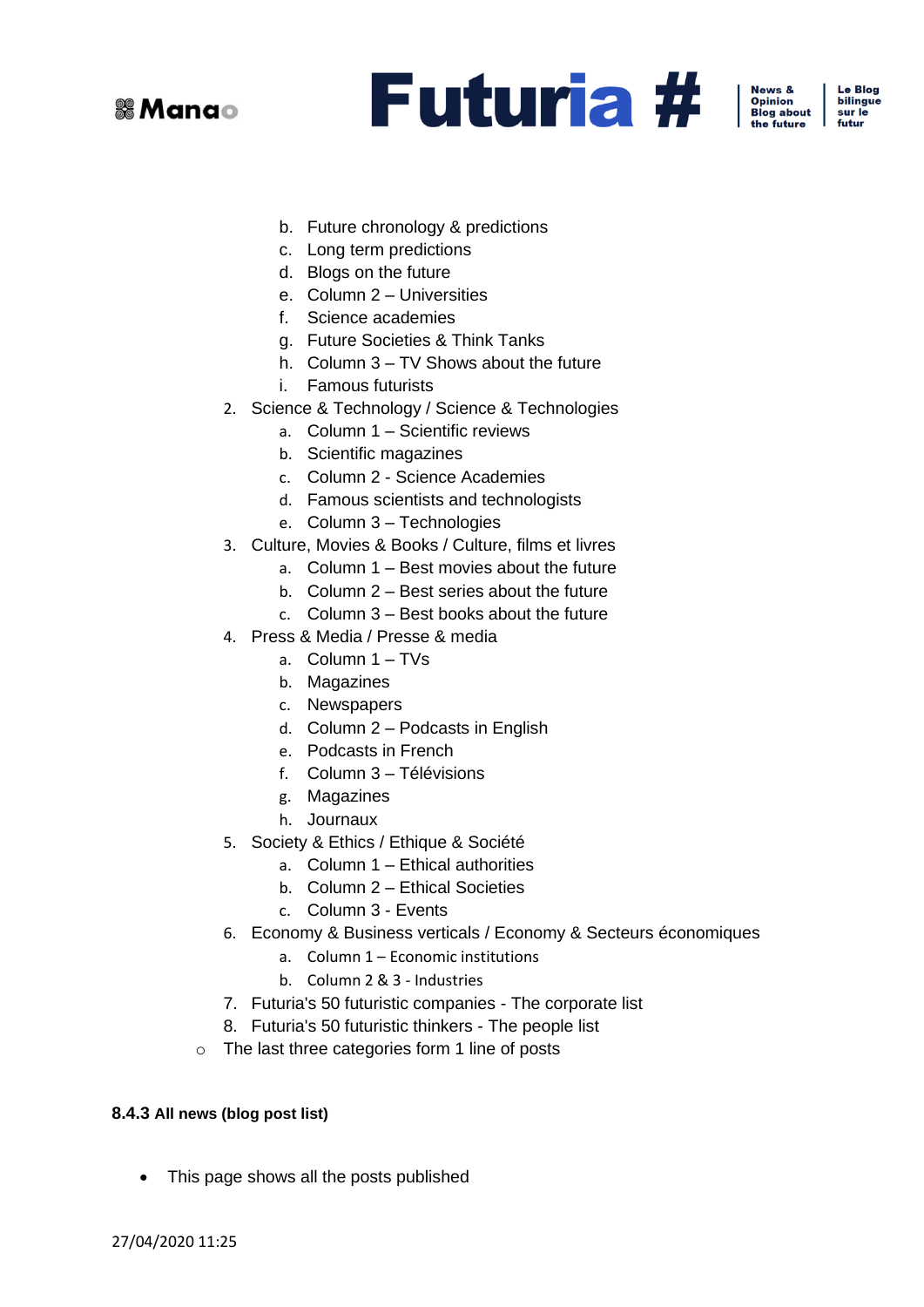





• Show on top a menu with the blog categories (sames as home page) + language of the posts + ability to search the posts

#### <span id="page-14-0"></span>**8.4.4 Corporate & Education Services**

- Corporate services page
	- o Static page
	- o A list of 3 to 5 services
		- Title
		- Sub-title
		- Picture
		- Text
		- **■** Link to a PDF document
	- o Partners session: logos and/or photo with link to services
	- o Admin ability to add a new service
	- o Admin ability to modify a service
	- o Content will be provided later on on the WIX mock up site
	- o Potentially in link with [www.manao.co.uk](http://www.manao.co.uk/)
- Education services page
	- o Same as the corporate service page

#### <span id="page-14-1"></span>**8.4.5 Forum**

- What we want here is a standard Forum module comparable to the one offered by Wix
- Capacity to read the posts without subscribing
- Obligation to register in order to write an answer or a new post or create a new stream of conversation
- Registration capabilities with Facebook, Linkedin, Google or mail
- All visitor posts are send to admin to be check for content
- Admin has the capability to create new themes of conversation, to mask older ones and to close any on-going theme
- Post categories are the sames as the categories on the home page
- Capability to like a post
- Capability to reshare a post on social networks
- And other features shown on the Futuria.io mock-up on Wix

#### <span id="page-14-2"></span>**8.4.6 About us**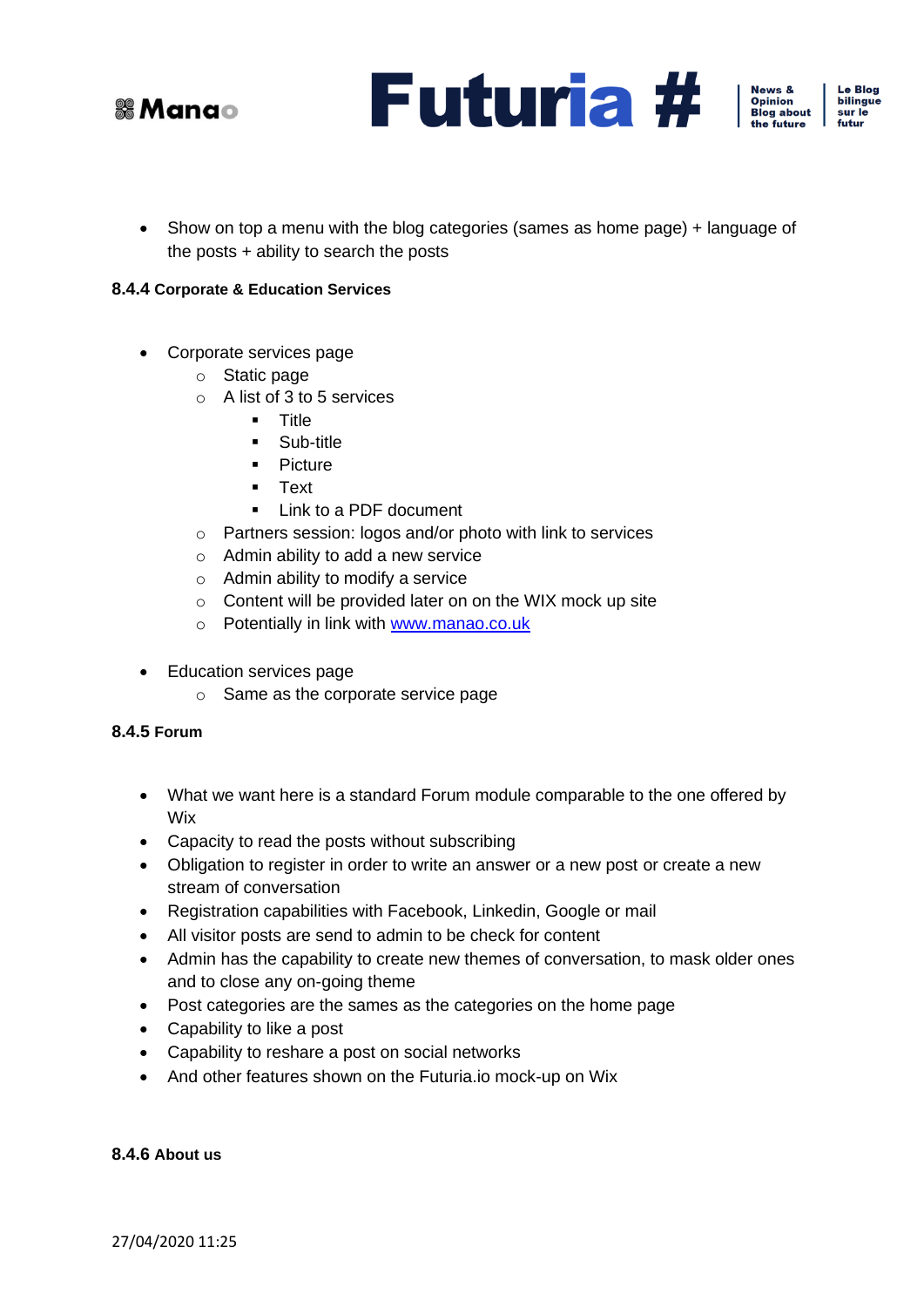

**Futuria #** 



**Le Blog** bilingue sur le futur

- Check the mock-up on Wix
- A page of text
- Admin ability to add the pictures of the editorial team
- For each team member, title, name, short bio, email, photo and social media icons (Linkedin, Tweet)

#### <span id="page-15-0"></span>**8.4.7 Contact us**

- Check the mock-up on Wix
- A page of text
- Admin ability to add the pictures of the editorial team
- For each team member, title, name, email, photo and social media icons (Linkedin, Tweet)

#### <span id="page-15-1"></span>**8.4.8 Other contents to incorporate – including GDPR, cookies, subscription to newsletter**

- The blog posts on Futuria.io on Wix will have to be copied on the new website
- The blog posts on [www.manao.co.uk](http://www.manao.co.uk/) will have to be transferred to the new website
- Pictures for the website: preferably pictures free of right (for instance from Unsplash) or if not advise us about the needs and budget for the site
- When people join the site they will have a standard pop-up message with the usual messages to comply with EU GDPR rules in terms of cookies, data, etc.
- There will be a standard module for a subscription to our newsletter

### <span id="page-15-2"></span>**9. Technical constraints**

- Website to be developed on WordPress
- Futuria.io and Futuria.co both registered with GoDaddy
- Hosting is considered with GoDaddy as well or other suggestions can be considered if relevan
- The blog posts on [www.manao.co.uk](http://www.manao.co.uk/) must be migrated / replicated easily later from Wix to the WordPress website
- Need to be compliant with EU policies in terms of GDPR and ask for proper consent from the visitors (cookies, newsletters, etc.)
- Ability to support standard advertising banners
- Simple interface for blog post creation by multiple editors in multiple languages using the site's CMS
- Simple interface to update the Resource Portal
- Simple interface to do SEO
- Easiness to share posts on social media (Facebook, Linkedin, Instagram, Tweeter)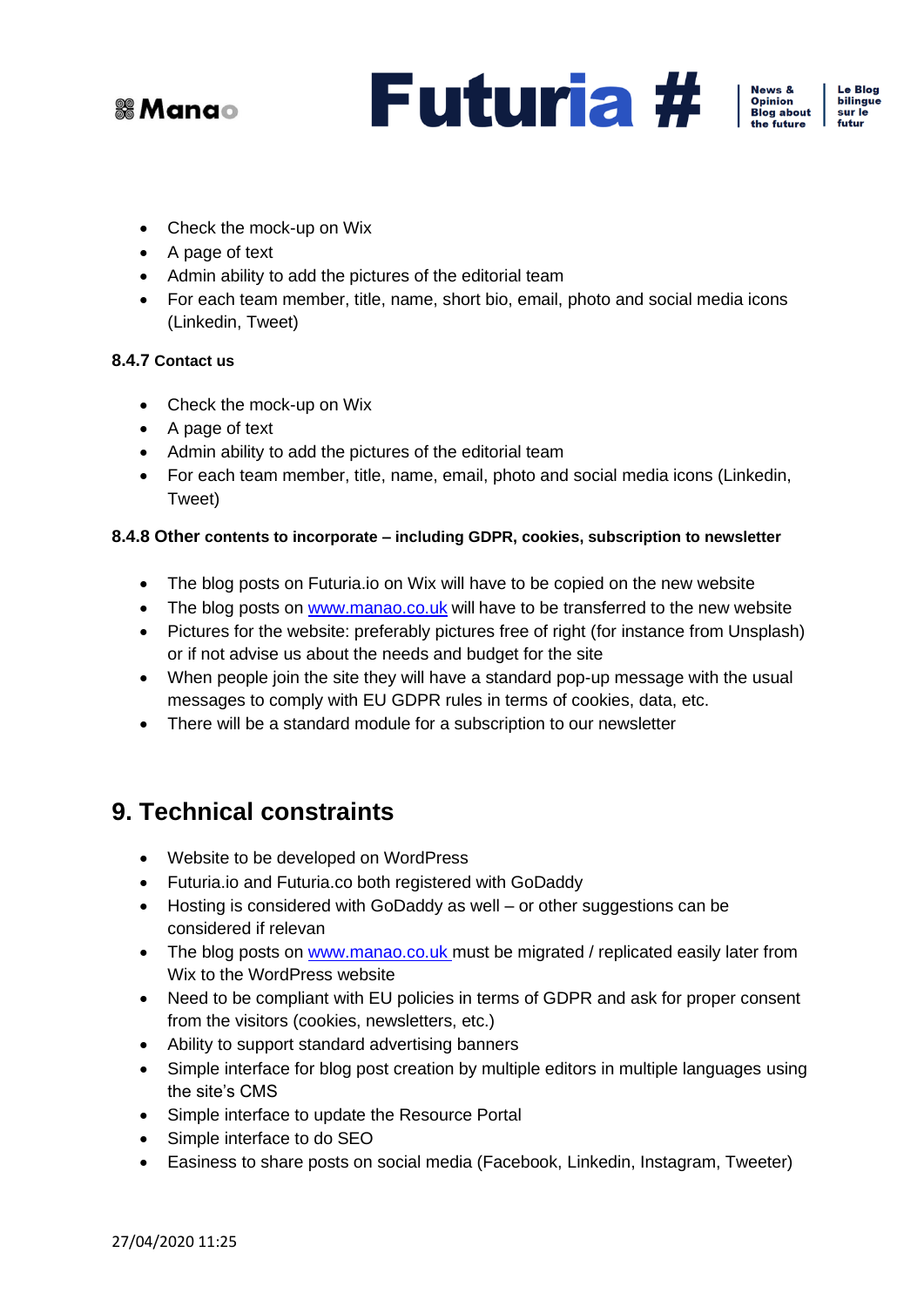





Le Blog bilingue sur le futur

- As many of our users might be accessing the site from locations with a slow internet connection, download speed is an important factor to be taken into consideration. Please advise how you will address this issue.
- Please also advise how you would address any maintenance issues (as mentioned previously, regular updates to content will be done in-house using the site's CMS).

### <span id="page-16-0"></span>**10. Your proposal and deliverables**

Please provide us with your proposal explaining the following points:

- Your approach for this project
- Schedule and main milestones
- Work breakdown and the workload for the main tasks
- SEO work that will be done
- Documentation and process provided so that we can simply update the site, create the posts, update the portal in-house
- Quote / price estimate for the project
- Your experience in the relevant matters
- References of website developed using WordPress that could be relevant for this project

### **Schedule / Timescales**

Our intended deadlines for the project are as follows:

| <b>Agency appointed</b>         | May 25, 2020  |
|---------------------------------|---------------|
| <b>Project start date</b>       | May 27, 2020  |
| Validation of initial design    | June 8, 2020  |
| Site ready for testing/checking | June 22, 2020 |
| <b>Go live</b>                  | June 30, 2020 |

### **Project Contact**

François Marmion

[fm@manao.co.uk](mailto:fm@manao.co.uk)

+44 779 624 7100